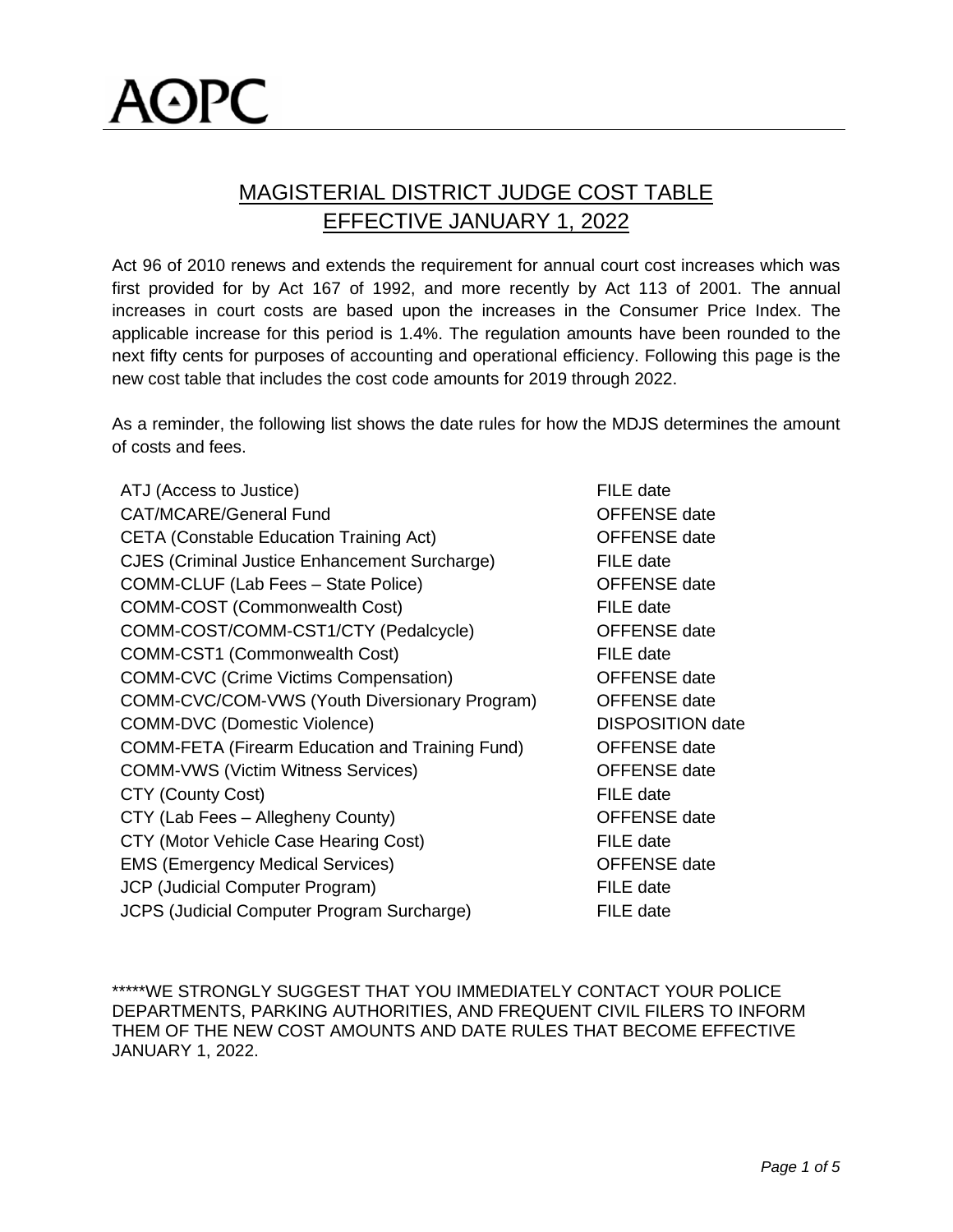## **MAGISTERIAL DISTRICT JUDGE COST TABLE**

| <b>DESCRIPTION</b>                                                              |                                                                          | 2019                                                           | 2020                                                           | 2021                                                           | 2022                                                           |
|---------------------------------------------------------------------------------|--------------------------------------------------------------------------|----------------------------------------------------------------|----------------------------------------------------------------|----------------------------------------------------------------|----------------------------------------------------------------|
| SUMMARY CASE,<br><b>MOTOR VEHICLE</b>                                           | COMM-COST<br>COMM-CST1<br><b>CTY</b>                                     | \$9.00<br>9.00<br>22.50<br>40.50                               | \$9.10<br>9.10<br>22.80<br>41.00                               | \$9.40<br>9.40<br>23.20<br>42.00                               | \$9.45<br>9.45<br>23.60<br>42.50                               |
| SUMMARY CASE,<br><b>NOT MOTOR VEHICLE</b>                                       | COMM-COST<br>COMM-CST1<br><b>CTY</b>                                     | \$9.00<br>9.00<br>33.00<br>51.00                               | \$9.10<br>9.10<br>33.80<br>52.00                               | \$9.40<br>9.40<br>34.70<br>53.50                               | \$9.45<br>9.45<br>35.10<br>54.00                               |
| <b>MISDEMEANOR</b>                                                              | COMM-COST<br>COMM-CST1<br><b>CTY</b>                                     | \$12.60<br>10.80<br>35.10<br>58.50                             | \$12.80<br>11.00<br>35.70<br>59.50                             | \$13.10<br>11.30<br>36.60<br>61.00                             | \$13.25<br>11.35<br>36.90<br>61.50                             |
| <b>FELONY</b>                                                                   | COMM-COST<br>COMM-CST1<br><b>CTY</b>                                     | \$14.40<br>21.60<br>31.50<br>67.50                             | \$14.60<br>21.90<br>32.00<br>68.50                             | \$14.90<br>22.40<br>32.70<br>70.00                             | \$15.15<br>22.70<br>33.15<br>71.00                             |
| TITLE 30, FISH<br>(SUMMARY CASES)                                               | COMM-COST<br><b>CTY</b>                                                  | \$5.00<br>5.00<br>10.00                                        | \$5.00<br>5.00<br>10.00                                        | \$5.00<br>5.00<br>10.00                                        | \$5.00<br>5.00<br>10.00                                        |
| SUMMARY CASE, TITLE 18 OR 35<br>(CONTROLLED SUBSTANCES<br>ACT ONLY) ADULT ONLY  | COMM-COST<br>COMM-CST1<br><b>CTY</b><br>COMM-CVC<br>COMM-DVC<br>COMM-VWS | \$9.00<br>9.00<br>33.00<br>35.00<br>10.00<br>25.00<br>121.00   | \$9.10<br>9.10<br>33.80<br>35.00<br>10.00<br>25.00<br>122.00   | \$9.40<br>9.40<br>34.70<br>35.00<br>10.00<br>25.00<br>123.50   | \$9.45<br>9.45<br>35.10<br>35.00<br>10.00<br>25.00<br>124.00   |
| MISDEMEANOR, TITLE 18 OR 35<br>(CONTROLLED SUBSTANCES<br><b>ACT ONLY) ADULT</b> | COMM-COST<br>COMM-CST1<br><b>CTY</b><br>COMM-CVC<br>COMM-DVC<br>COMM-VWS | \$12.60<br>10.80<br>35.10<br>35.00<br>10.00<br>25.00<br>128.50 | \$12.80<br>11.00<br>35.70<br>35.00<br>10.00<br>25.00<br>129.50 | \$13.10<br>11.30<br>36.60<br>35.00<br>10.00<br>25.00<br>131.00 | \$13.25<br>11.35<br>36.90<br>35.00<br>10.00<br>25.00<br>131.50 |
| FELONY, TITLE 18 OR 35<br>(CONTROLLED SUBSTANCES<br><b>ACT ONLY) ADULT</b>      | COMM-COST<br>COMM-CST1<br><b>CTY</b><br>COMM-CVC<br>COMM-DVC<br>COMM-VWS | \$14.40<br>21.60<br>31.50<br>35.00<br>10.00<br>25.00<br>137.50 | \$14.60<br>21.90<br>32.00<br>35.00<br>10.00<br>25.00<br>138.50 | \$14.90<br>22.40<br>32.70<br>35.00<br>10.00<br>25.00<br>140.00 | \$15.15<br>22.70<br>33.15<br>35.00<br>10.00<br>25.00<br>141.00 |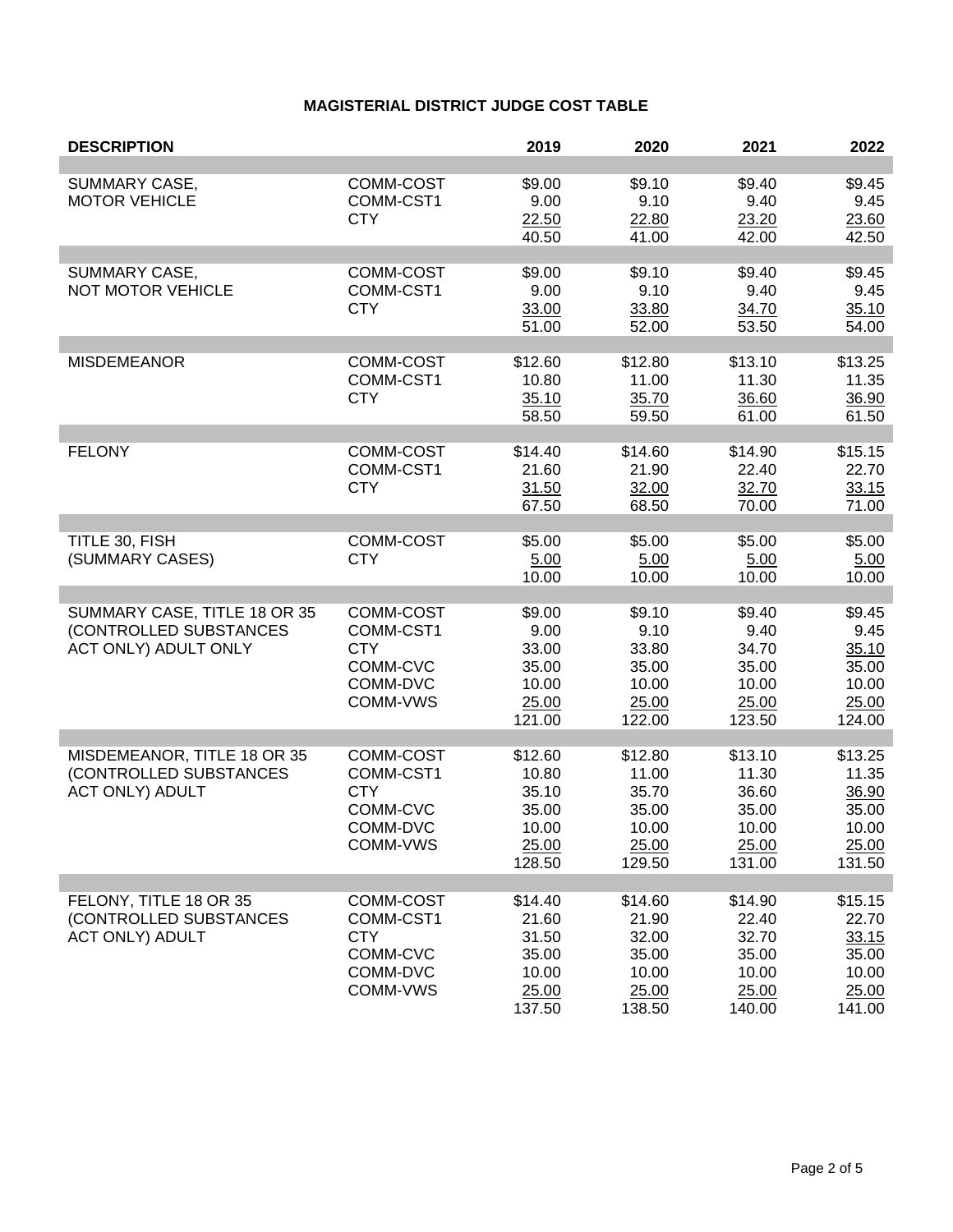| <b>DESCRIPTION</b>                                                                  |                                      | 2019                               | 2020                                | 2021                                | 2022                                |
|-------------------------------------------------------------------------------------|--------------------------------------|------------------------------------|-------------------------------------|-------------------------------------|-------------------------------------|
| CIVIL ACTION OF \$100 OR LESS                                                       | COMM-COST<br>COMM-CST1<br><b>CTY</b> | \$4.60<br>17.90<br>31.50<br>54.00  | \$4.60<br>18.30<br>32.10<br>55.00   | \$4.70<br>18.60<br>32.70<br>56.00   | \$4.75<br>19.00<br>33.25<br>57.00   |
| CIVIL ACTION OF MORE THAN<br>\$100 BUT NOT MORE THAN<br>\$300                       | COMM-COST<br>COMM-CST1<br><b>CTY</b> | \$9.00<br>13.50<br>31.50<br>54.00  | \$9.15<br>13.75<br>32.10<br>55.00   | \$9.30<br>14.00<br>32.70<br>56.00   | \$9.50<br>14.25<br>33.25<br>57.00   |
| CIVIL ACTION OF MORE THAN<br>\$300 BUT NOT MORE THAN<br>\$500                       | COMM-COST<br>COMM-CST1<br><b>CTY</b> | \$13.50<br>9.00<br>31.50<br>54.00  | \$13.75<br>9.15<br>32.10<br>55.00   | \$14.00<br>9.30<br>32.70<br>56.00   | \$14.25<br>9.50<br>33.25<br>57.00   |
| CIVIL ACTION OF MORE THAN<br>\$500 BUT NOT MORE THAN<br>\$2,000                     | COMM-COST<br>COMM-CST1<br><b>CTY</b> | \$18.00<br>18.00<br>36.00<br>72.00 | \$18.25<br>18.25<br>36.50<br>73.00  | \$18.75<br>18.75<br>37.50<br>75.00  | \$19.00<br>19.00<br>38.00<br>76.00  |
| CIVIL ACTION OF MORE THAN<br>\$2,000 BUT NOT MORE THAN<br>\$4,000                   | COMM-COST<br>COMM-CST1<br><b>CTY</b> | \$17.90<br>35.80<br>35.80<br>89.50 | \$18.30<br>36.60<br>36.60<br>91.50  | \$18.70<br>37.40<br>37.40<br>93.50  | \$18.90<br>37.80<br>37.80<br>94.50  |
| CIVIL ACTION OF MORE THAN<br>\$4,000 BUT NOT MORE THAN<br>\$12,000                  | COMM-CST1<br><b>CTY</b>              | \$89.50<br>45.00<br>134.50         | \$91.35<br>45.65<br>137.00          | \$93.30<br>46.70<br>140.00          | \$94.65<br>47.35<br>142.00          |
| LANDLORD/TENANT ACTION OF<br>\$2,000 OR LESS                                        | COMM-COST<br>COMM-CST1<br><b>CTY</b> | \$17.90<br>17.90<br>44.70<br>80.50 | \$18.20<br>18.20<br>45.60<br>82.00  | \$18.65<br>18.65<br>46.70<br>84.00  | \$18.90<br>18.90<br>47.20<br>85.00  |
| LANDLORD/TENANT ACTION OF<br>MORE THAN \$2,000 BUT NOT<br><b>MORE THAN \$4,000</b>  | COMM-COST<br>COMM-CST1<br><b>CTY</b> | \$17.90<br>26.90<br>53.70<br>98.50 | \$18.25<br>27.40<br>54.85<br>100.50 | \$18.65<br>27.95<br>55.90<br>102.50 | \$18.90<br>28.35<br>56.75<br>104.00 |
| LANDLORD/TENANT ACTION OF<br>MORE THAN \$4,000 BUT NOT<br><b>MORE THAN \$12,000</b> | COMM-CST1<br><b>CTY</b>              | \$62.80<br>71.70<br>134.50         | \$63.95<br>73.05<br>137.00          | \$65.35<br>74.65<br>140.00          | \$66.25<br>75.75<br>142.00          |
| <b>MARRIAGE</b>                                                                     | <b>CTY</b>                           | \$45.00                            | \$46.00                             | \$47.00                             | \$47.50                             |
| <b>NOTARY FEES</b>                                                                  | <b>CTY</b>                           | \$2.00                             | \$2.00                              | \$2.00                              | \$2.00                              |
| MISCELLANEOUS ISSUANCES                                                             | <b>CTY</b>                           | \$18.00                            | \$18.50                             | \$19.00                             | \$19.00                             |
| SUMMARY CASE PEDALCYCLE                                                             | COMM-COST<br>COMM-CST1<br><b>CTY</b> | \$0.00<br>0.00<br>0.00             | \$0.00<br>0.00<br>0.00              | \$0.00<br>0.00<br>0.00              | \$0.00<br>0.00<br>0.00              |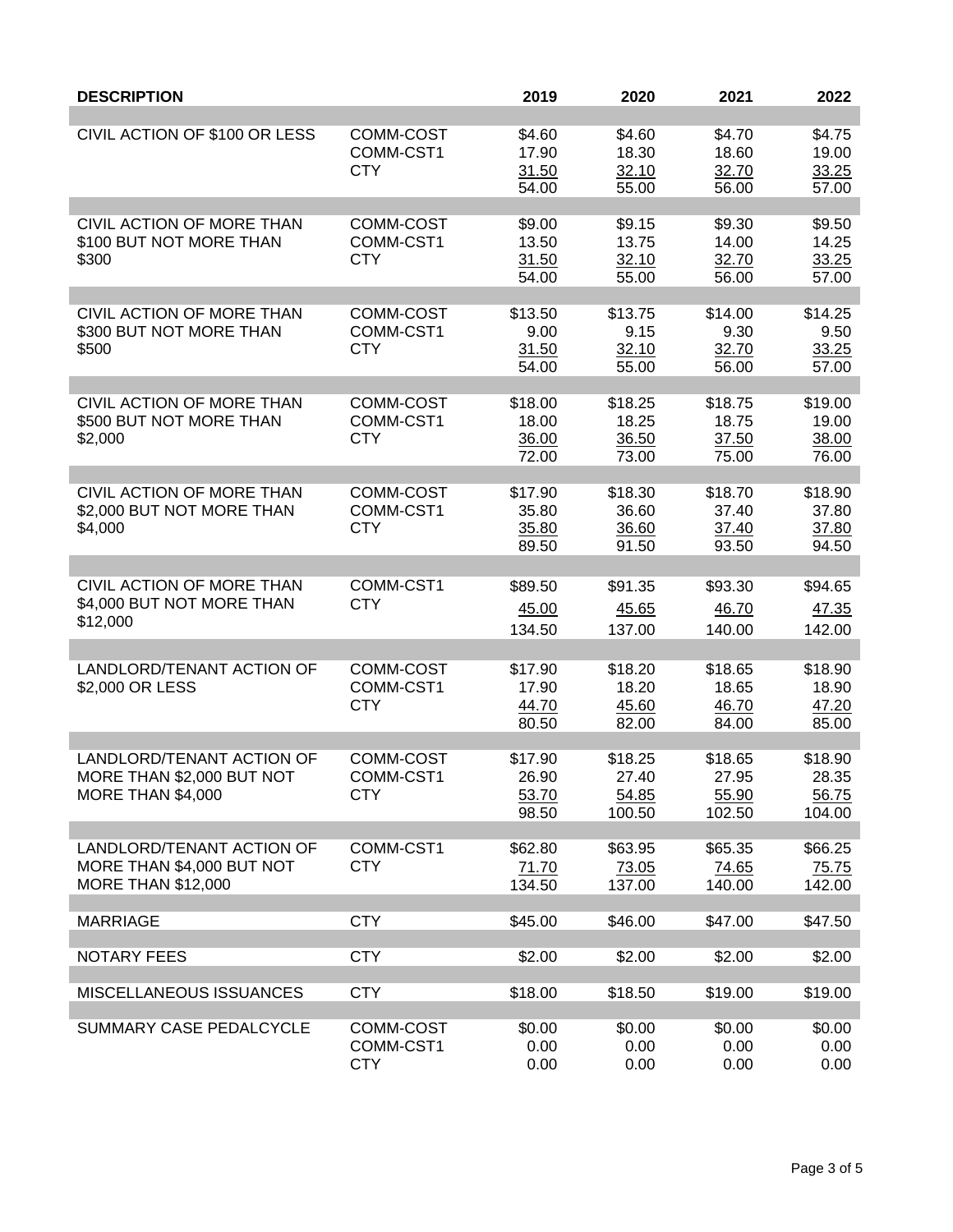| <b>DESCRIPTION</b>                                                                                                   |                                                              | 2019                                                  | 2020                                                  | 2021                                                  | 2022                                                  |
|----------------------------------------------------------------------------------------------------------------------|--------------------------------------------------------------|-------------------------------------------------------|-------------------------------------------------------|-------------------------------------------------------|-------------------------------------------------------|
| SUMMARY CASE, TITLE 18 OR 35<br>(CONTROLLED SUBSTANCES<br>ACT ONLY), JUVENILE ONLY AND<br>ALL STATUTES LISTED BELOW* | COMM-COST<br>COMM-CST1<br><b>CTY</b><br>COMM-CVC<br>COMM-VWS | \$9.00<br>9.00<br>33.00<br>35.00<br>25.00<br>111.00   | \$9.10<br>9.10<br>33.80<br>35.00<br>25.00<br>112.00   | \$9.40<br>9.40<br>34.70<br>35.00<br>25.00<br>113.50   | \$9.45<br>9.45<br>35.10<br>35.00<br>25.00<br>114.00   |
| MISDEMEANOR, TITLE 18 OR 35<br>(CONTROLLED SUBSTANCES<br>ACT ONLY), JUVENILE ONLY AND<br>ALL STATUTES LISTED BELOW*  | COMM-COST<br>COMM-CST1<br><b>CTY</b><br>COMM-CVC<br>COMM-VWS | \$12.60<br>10.80<br>35.10<br>35.00<br>25.00<br>118.50 | \$12.80<br>11.00<br>35.70<br>35.00<br>25.00<br>119.50 | \$13.10<br>11.30<br>36.60<br>35.00<br>25.00<br>121.00 | \$13.25<br>11.35<br>36.90<br>35.00<br>25.00<br>121.50 |
| FELONY, TITLE 18 OR 35<br>(CONTROLLED SUBSTANCES<br>ACT ONLY), JUVENILE ONLY AND<br>ALL STATUTES LISTED BELOW*       | COMM-COST<br>COMM-CST1<br><b>CTY</b><br>COMM-CVC<br>COMM-VWS | \$14.40<br>21.60<br>31.50<br>35.00<br>25.00<br>127.50 | \$14.60<br>21.90<br>32.00<br>35.00<br>25.00<br>128.50 | \$14.90<br>22.40<br>32.70<br>35.00<br>25.00<br>130.00 | \$15.15<br>22.70<br>33.15<br>35.00<br>25.00<br>131.00 |
| ORDER OF EXECUTION                                                                                                   | COMM-COST<br>COMM-CST1<br><b>CTY</b>                         | \$18.00<br>9.00<br>13.50<br>40.50                     | \$18.20<br>9.10<br>13.70<br>41.00                     | \$18.70<br>9.30<br>14.00<br>42.00                     | \$18.90<br>9.45<br>14.15<br>42.50                     |
| <b>OBJECTION TO LEVY</b>                                                                                             | COMM-COST<br><b>CTY</b>                                      | \$9.00<br>9.00<br>18.00                               | \$9.25<br>9.25<br>18.50                               | \$9.50<br>9.50<br>19.00                               | \$9.50<br>9.50<br>19.00                               |
| <b>ENTERING TRANSCRIPT OF</b><br><b>JUDGMENT FROM ANOTHER</b><br>MEMBER OF THE MINOR JUDICIARY                       | <b>CTY</b>                                                   | \$9.00                                                | \$9.50                                                | \$9.50                                                | \$9.50                                                |
| <b>ENTERING TRANSCRIPT ON</b><br>APPEAL OR CERTIORARI                                                                | <b>CTY</b>                                                   | \$4.50                                                | \$5.00                                                | \$5.00                                                | \$5.00                                                |
| <b>MOTOR VEHICLE CASE</b><br><b>HEARING COST</b>                                                                     | <b>CTY</b>                                                   | \$8.00                                                | \$9.00                                                | \$9.00                                                | \$9.00                                                |
| <b>POSTAGE</b>                                                                                                       | <b>CTY</b>                                                   | \$0.00                                                | \$0.00                                                | \$0.00                                                | \$0.00                                                |
| <b>SEARCH WARRANT</b>                                                                                                | COMM-COST<br><b>CTY</b>                                      | \$12.60<br>5.40<br>18.00                              | \$12.95<br>5.55<br>18.50                              | \$13.30<br>5.70<br>19.00                              | \$13.30<br>5.70<br>19.00                              |
| <b>VARIABLE CVC/VWS</b>                                                                                              | COMM-CCCV                                                    | \$0.00                                                | \$0.00                                                | \$0.00                                                | \$0.00                                                |
| <b>VARIABLE HEARING COST</b>                                                                                         | <b>CTY</b>                                                   | \$0.00                                                | \$0.00                                                | \$0.00                                                | \$0.00                                                |
| VARIABLE OSP COST                                                                                                    | COMM-PROB<br><b>CTY</b>                                      | \$0.00<br>0.00                                        | \$0.00<br>0.00                                        | \$0.00<br>0.00                                        | \$0.00<br>0.00                                        |
| <b>LAB FEES-STATE POLICE</b>                                                                                         | <b>COMM-CLUF</b>                                             | \$0.00                                                | \$0.00                                                | \$0.00                                                | \$0.00                                                |
| LAB FEES-ALLEGHENY COUNTY                                                                                            | <b>CTY</b>                                                   | \$0.00                                                | \$0.00                                                | \$0.00                                                | \$0.00                                                |